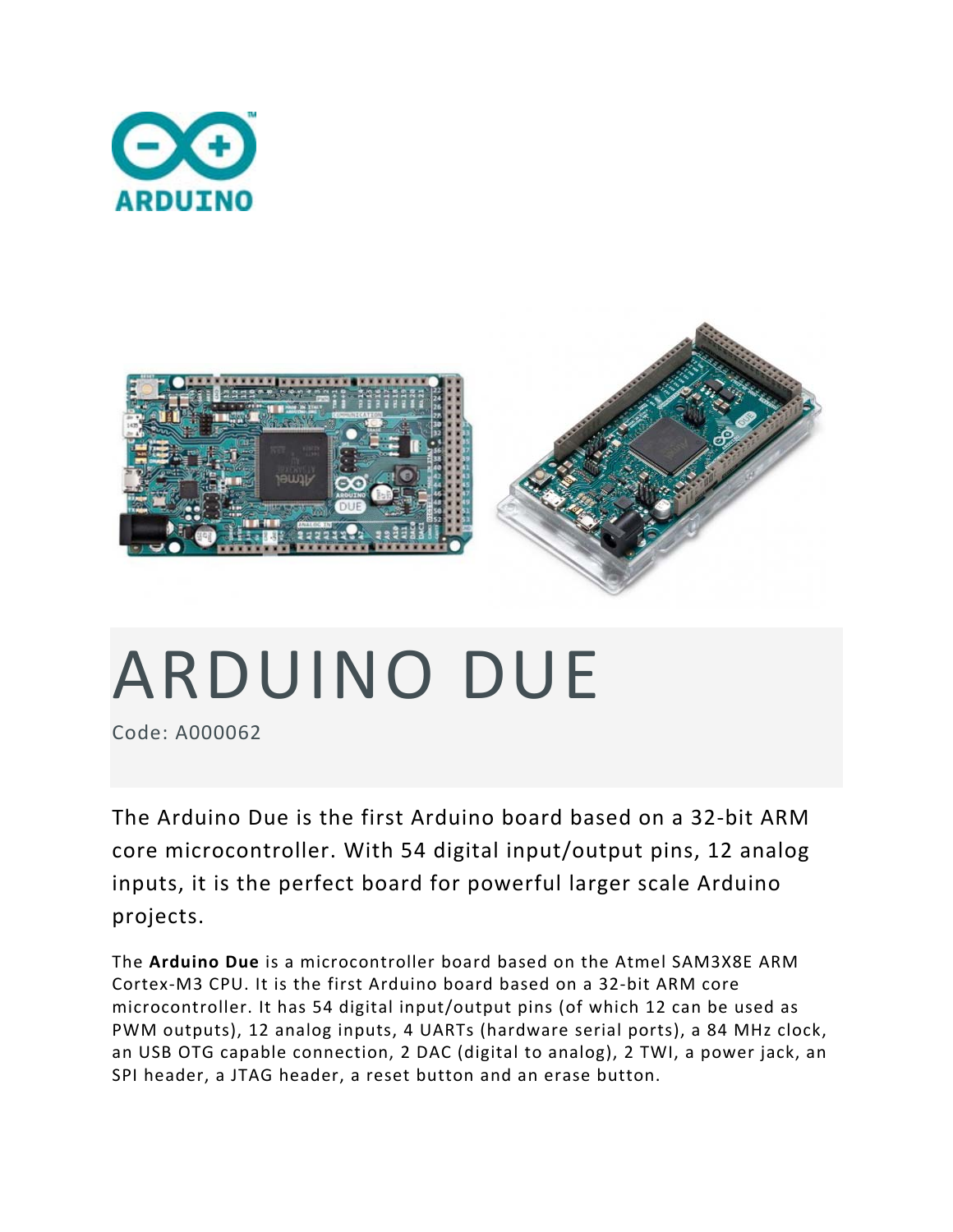**Warning: Unlike most Arduino boards, the Arduino Due board runs at 3.3V. The maximum voltage that the I/O pins can tolerate is 3.3V. Applying voltages higher than 3.3V to any I/O pin could damage the board.**

The board contains everything needed to support the microcontroller; simply connect it to a computer with a micro‐USB cable or power it with a AC‐to‐DC adapter or battery to get started. The Due is compatible with all Arduino shields that work at 3.3V and are compliant with the 1.0 Arduino pinout.

The Due follows the 1.0 pinout:

- **TWI**: SDA and SCL pins that are near to the AREF pin.
- **IOREF**: allows an attached shield with the proper configuration to adapt to the voltage provided by the board. This enables shield compatibility with a 3.3V board like the Due and AVR‐based boards which operate at 5V.
- An unconnected pin, reserved for future use.

### TECH SPECS

| Microcontroller                    | AT91SAM3X8E                         |
|------------------------------------|-------------------------------------|
| <b>Operating Voltage</b>           | 3.3V                                |
| Input Voltage (recommended)        | $7 - 12V$                           |
| Input Voltage (limits)             | $6 - 16V$                           |
| Digital I/O Pins                   | 54 (of which 12 provide PWM output) |
| Analog Input Pins                  | 12                                  |
| Analog Output Pins                 | 2 (DAC)                             |
| Total DC Output Current on all I/O | 130 mA                              |
| lines                              |                                     |
| DC Current for 3.3V Pin            | 800 mA                              |
| DC Current for 5V Pin              | 800 mA                              |
| Flash Memory                       | 512 KB all available for the user   |
|                                    | applications                        |
| <b>SRAM</b>                        | 96 KB (two banks: 64KB and 32KB)    |
| Clock Speed                        | 84 MHz                              |
| Length                             | 101.52 mm                           |
| Width                              | 53.3 mm                             |
| Weight                             | 36g                                 |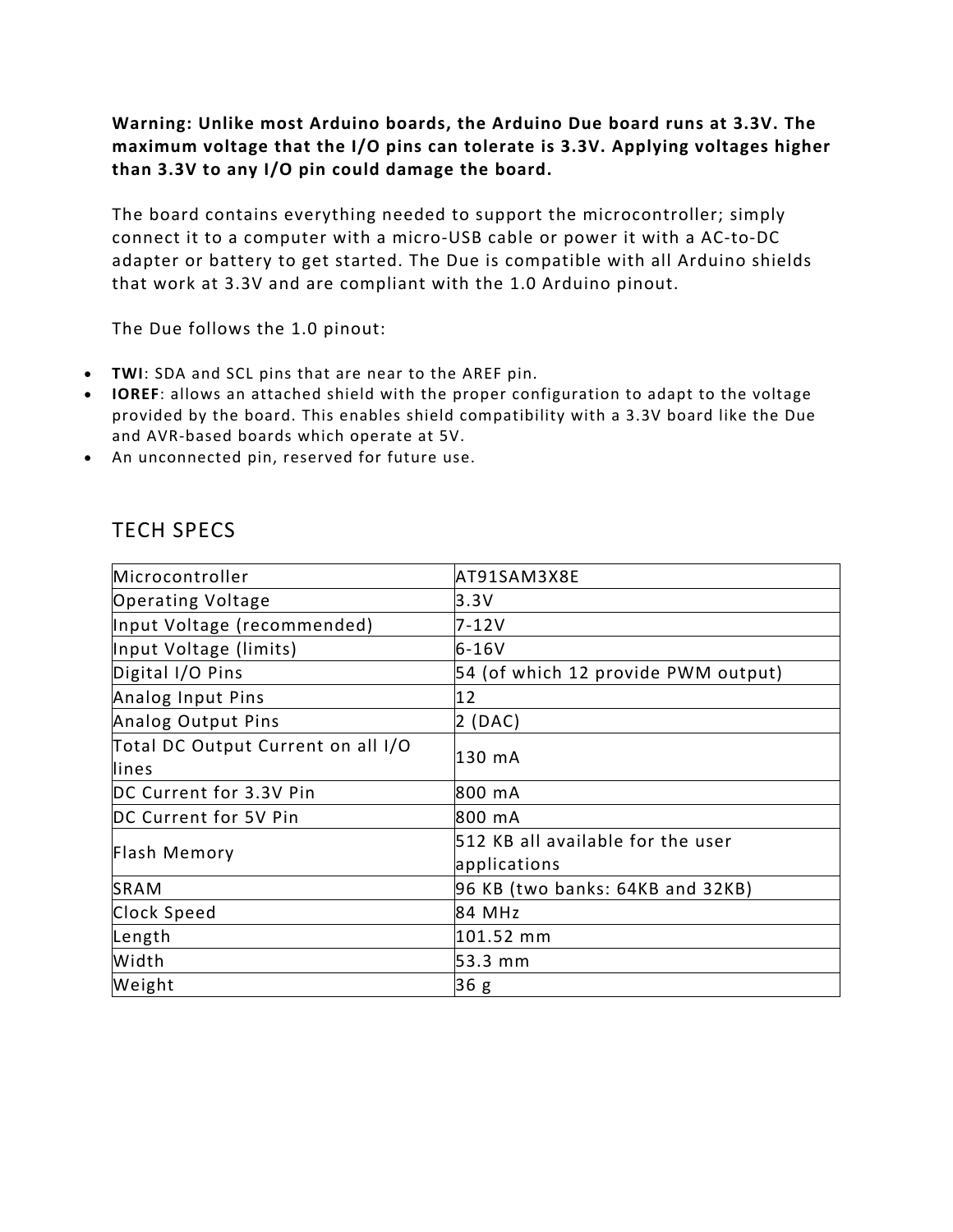## OSH: Schematics

Arduino Due is open‐source hardware! You can build your own board using the following files:

EAGLE FILES IN .ZIP https://www.arduino.cc/en/uploads/Main/arduino‐Due‐Reference‐design.zip SCHEMATICS IN .PDF https://www.arduino.cc/en/uploads/Main/arduino‐Due‐schematic.pdf

#### Power

The Arduino Due can be powered via the USB connector or with an external power supply. The power source is selected automatically.

External (non‐USB) power can come either from an AC‐to‐DC adapter (wall‐wart) or battery. The adapter can be connected by plugging a 2.1mm center‐positive plug into the board's power jack. Leads from a battery can be inserted in the Gnd and Vin pin headers of the POWER connector.

The board can operate on an external supply of 6 to 20 volts. If supplied with less than 7V, however, the 5V pin may supply less than five volts and the board may be unstable. If using more than 12V, the voltage regulator may overheat and damage the board. The recommended range is 7 to 12 volts.

The power pins are as follows:

- **Vin.** The input voltage to the Arduino board when it's using an external power source (as opposed to 5 volts from the USB connection or other regulated power source). You can supply voltage through this pin, or if supplying voltage via the power jack, access it through this pin.
- **5V**.This pin outputs a regulated 5V from the regulator on the board. The board can be supplied with power either from the DC power jack (7 - 12V), the USB connector (5V), or the VIN pin of the board (7‐12V). Supplying voltage via the 5V or 3.3V pins bypasses the regulator, and can damage your board. We don't advise it.
- **3V3**. A 3.3 volt supply generated by the on‐board regulator. Maximum current draw is 800 mA. This regulator also provides the power supply to the SAM3X microcontroller.
- **GND**. Ground pins.
- **IOREF**. This pin on the Arduino board provides the voltage reference with which the microcontroller operates. A properly configured shield can read the IOREF pin voltage and select the appropriate power source or enable voltage translators on the outputs for working with the 5V or 3.3V.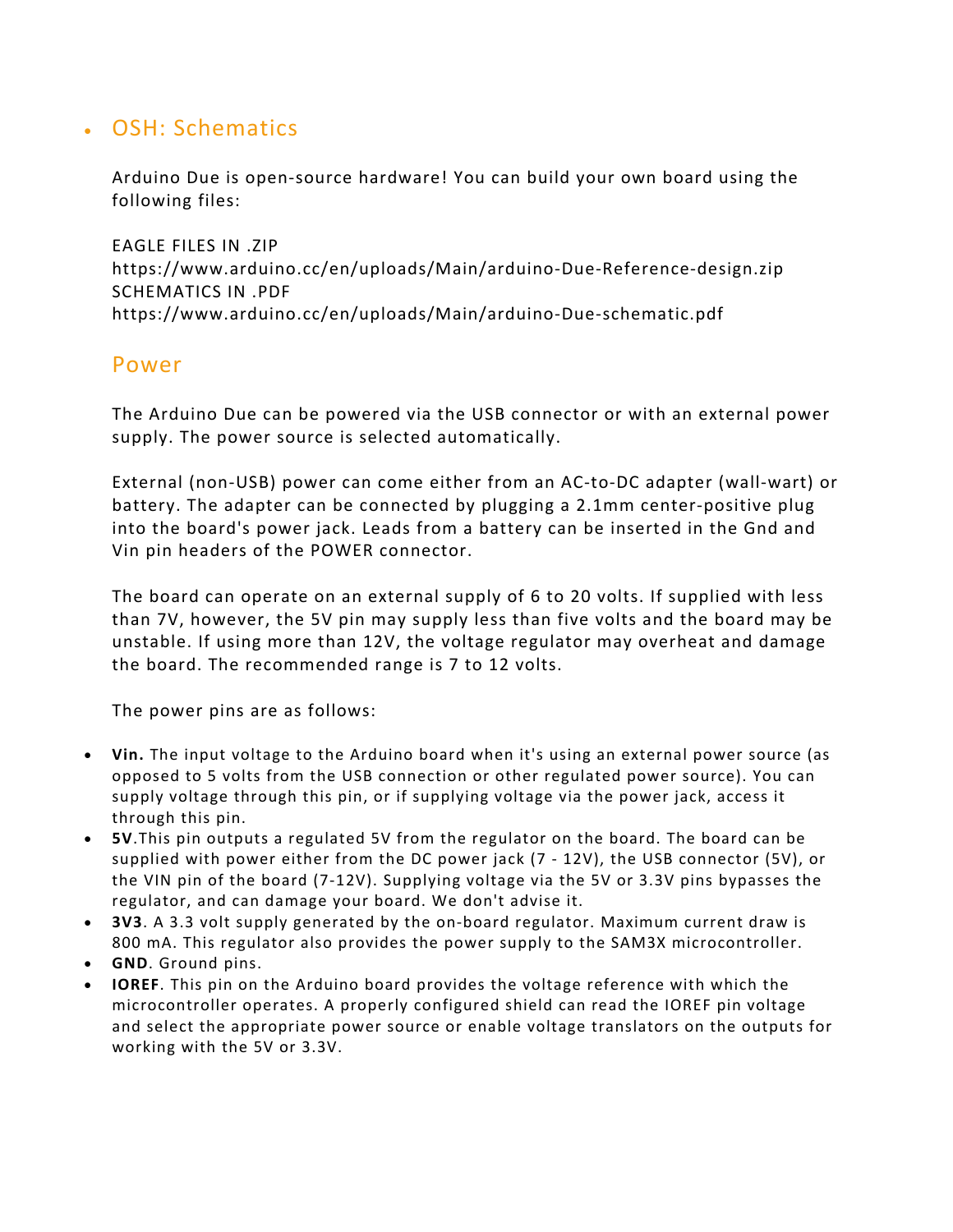## Memory

The SAM3X has 512 KB (2 blocks of 256 KB) of flash memory for storing code. The bootloader is preburned in factory from Atmel and is stored in a dedicated ROM memory. The available SRAM is 96 KB in two contiguous bank of 64 KB and 32 KB. All the available memory (Flash, RAM and ROM) can be accessed directly as a flat addressing space.

It is possible to erase the Flash memory of the SAM3X with the onboard erase button. This will remove the currently loaded sketch from the MCU. To erase, press and hold the Erase button for a few seconds while the board is powered.

## Input and Output

#### **Digital I/O: pins from 0 to 53**

- Each of the 54 digital pins on the Due can be used as an input or output, using pinMode() https://www.arduino.cc/en/Reference/PinMode, digitalWrite() https://www.arduino.cc/en/Reference/DigitalWrite, and digitalRead() https://www.arduino.cc/en/Reference/DigitalRead functions. They operate at 3.3 volts. Each pin can provide (source) a current of 3 mA or 15 mA, depending on the pin, or receive (sink) a current of 6 mA or 9 mA, depending on the pin. They also have an internal pull-up resistor (disconnected by default) of 100 KOhm. In addition, some pins have specialized functions:
- **Serial: 0 (RX) and 1 (TX)**
- **Serial 1: 19 (RX) and 18 (TX)**
- **Serial 2: 17 (RX) and 16 (TX)**
- **Serial 3: 15 (RX) and 14 (TX)** Used to receive (RX) and transmit (TX) TTL serial data (with 3.3 V level). Pins 0 and 1 are connected to the corresponding pins of the ATmega16U2 USB‐to‐TTL Serial chip.
- **PWM: Pins 2 to 13** Provide 8‐bit PWM output with the analogWrite() function. the resolution of the PWM can be changed with the analogWriteResolution() function. https://www.arduino.cc/en/Reference/AnalogWrite https://www.arduino.cc/en/Reference/AnalogWriteResolution
- **SPI: SPI header (ICSP header on other Arduino boards)** These pins support SPI communication using the SPI library. The SPI pins are broken out on the central 6‐pin header, which is physically compatible with the Uno, Leonardo and Mega2560. The SPI header can be used only to communicate with other SPI devices, not for programming the SAM3X with the In‐Circuit‐Serial‐Programming technique. The SPI of the Due has also advanced features that can be used with the Extended SPI methods for Due. https://www.arduino.cc/en/Reference/SPI https://www.arduino.cc/en/Reference/DueExtendedSPI
- **CAN: CANRX and CANTX** These pins support the CAN communication protocol but are not not yet supported by Arduino APIs.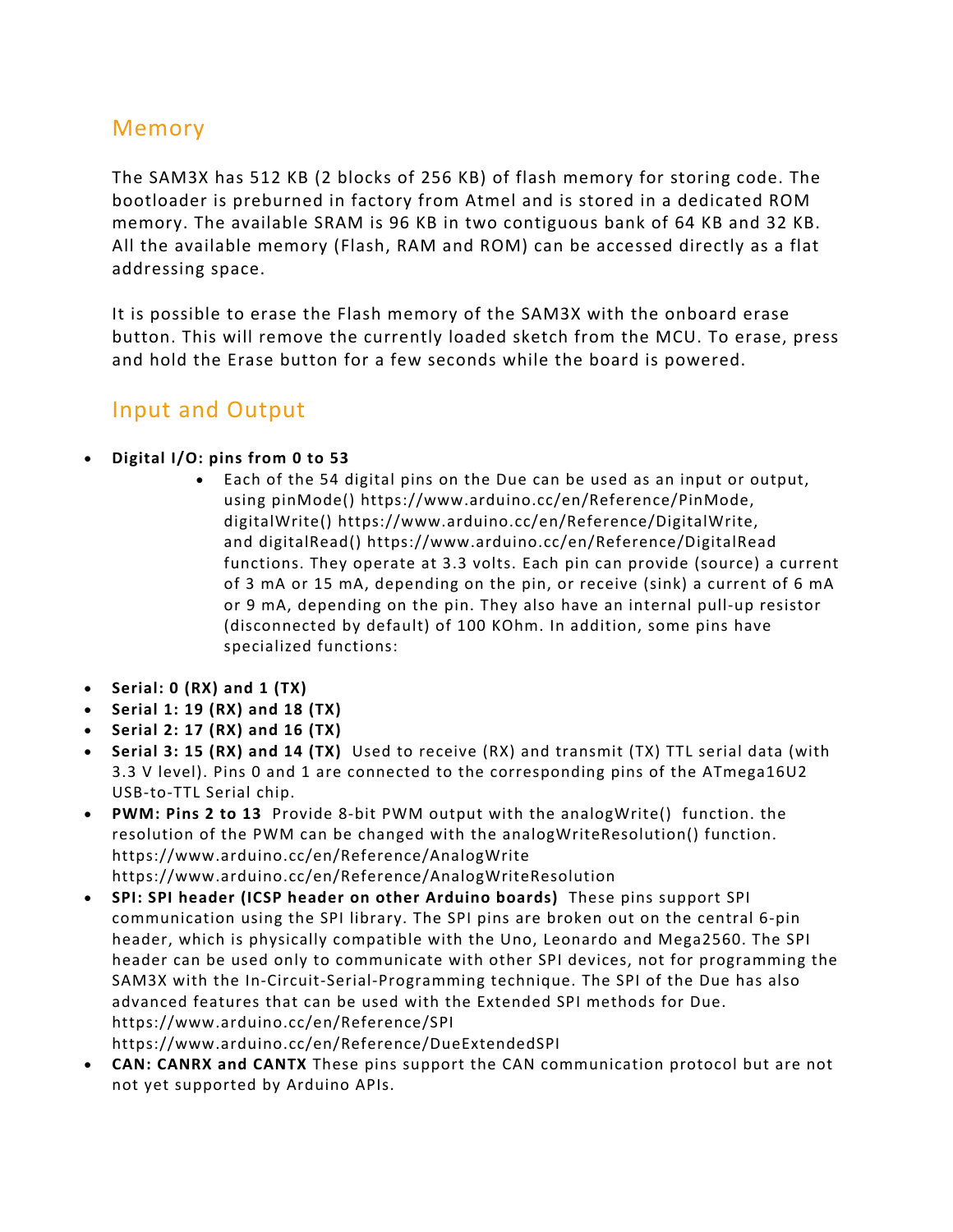- **"L" LED: 13** There is a built‐in LED connected to digital pin 13. When the pin is HIGH, the LED is on, when the pin is LOW, it's off. It is also possible to dim the LED because the digital pin 13 is also a PWM output.
- **TWI 1: 20 (SDA) and 21 (SCL)**
- **TWI 2: SDA1 and SCL1.** Support TWI communication using the Wire library. SDA1 and SCL1 can be controlled using the Wire1 class provided by the Wire library. While SDA and SCL have internal pullup resistors, SDA1 and SCL1 have not. Adding two pullup resistor on SDA1 and SCL1 lines is required for using Wire1.
- **Analog Inputs: pins from A0 to A11** The Due has 12 analog inputs, each of which can provide 12 bits of resolution (i.e. 4096 different values). By default, the resolution of the readings is set at 10 bits, for compatibility with other Arduino boards. It is possible to change the resolution of the ADC withanalogReadResolution(). The Due's analog inputs pins measure from ground to a maximum value of 3.3V. Applying more than 3.3V on the Due's pins will damage the SAM3X chip. The analogReference() function is ignored on the Due.

https://www.arduino.cc/en/Reference/AnalogReadResolution

The AREF pin is connected to the SAM3X analog reference pin through a resistor bridge. To use the AREF pin, resistor BR1 must be desoldered from the PCB.

 **DAC1 and DAC2** These pins provides true analog outputs with 12‐bits resolution (4096 levels) with theanalogWrite() function. These pins can be used to create an audio output using the Audio library.

https://www.arduino.cc/en/Reference/AnalogWrite https://www.arduino.cc/en/Reference/Audio

Please note that DAC output range is actually from 0.55 V to 2.75 V only. Other pins on the board:

- **AREF** Reference voltage for the analog inputs. Used with analogReference(). https://www.arduino.cc/en/Reference/AnalogReference
- **Reset** Bring this line LOW to reset the microcontroller. Typically used to add a reset button to shields which block the one on the board.

See also the mapping between Arduino pins and SAM3X ports: PIN MAPPING SAM3X https://www.arduino.cc/en/Hacking/PinMappingSAM3X

## Communication

The Arduino Due has a number of facilities for communicating with a computer, another Arduino or other microcontrollers, and different devices like phones, tablets, cameras and so on. The SAM3X provides one hardware UART and three hardware USARTs for TTL (3.3V) serial communication.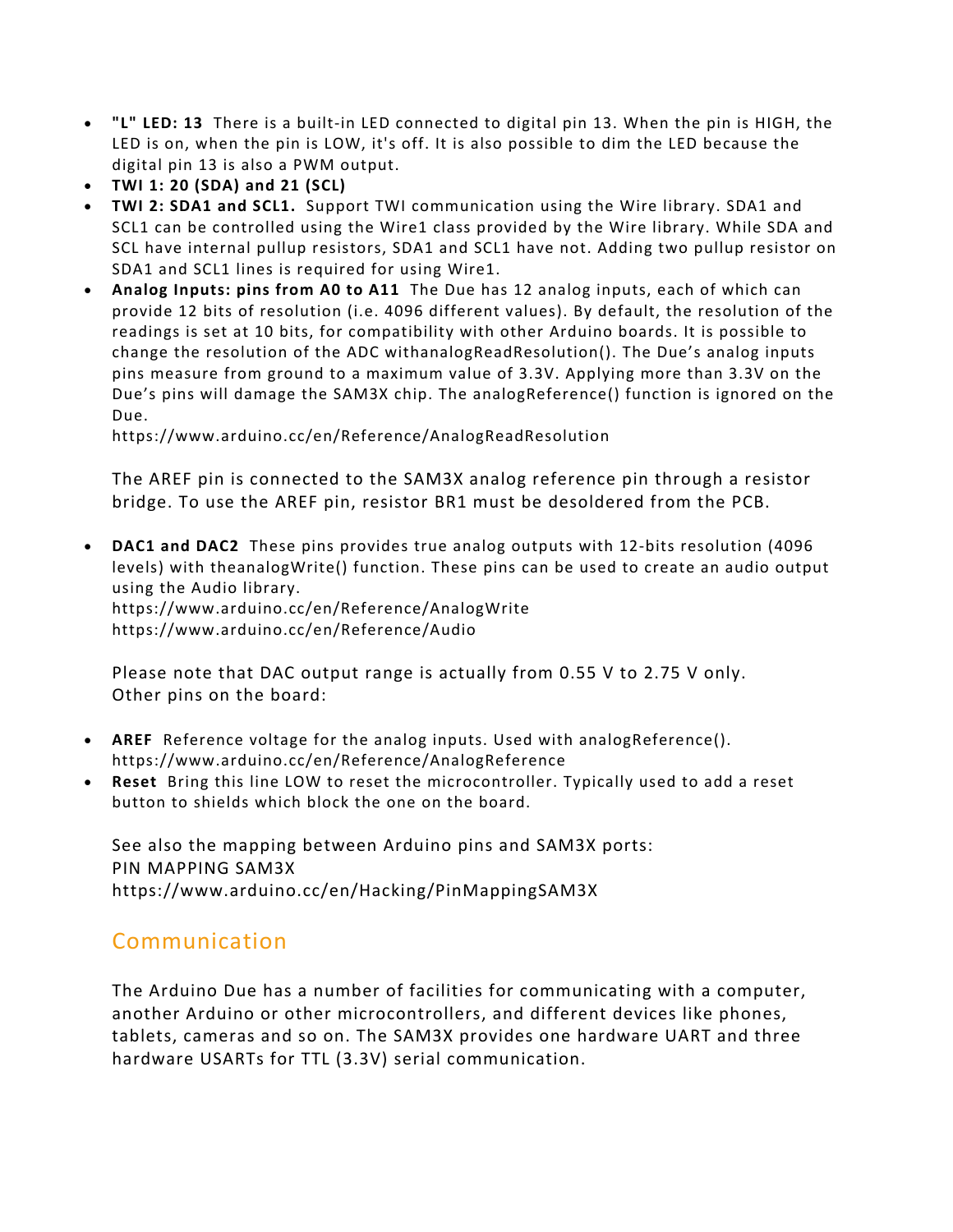The Programming port is connected to an ATmega16U2, which provides a virtual COM port to software on a connected computer (To recognize the device, Windows machines will need a .inf file, but OSX and Linux machines will recognize the board as a COM port automatically). The 16U2 is also connected to the SAM3X hardware UART. Serial on pins RX0 and TX0 provides Serial‐to‐USB communication for programming the board through the ATmega16U2 microcontroller. The Arduino software includes a serial monitor which allows simple textual data to be sent to and from the board. The RX and TX LEDs on the board will flash when data is being transmitted via the ATmega16U2 chip and USB connection to the computer (but not for serial communication on pins 0 and 1).

The Native USB port is connected to the SAM3X. It allows for serial (CDC) communication over USB. This provides a serial connection to the Serial Monitor or other applications on your computer. It also enables the Due to emulate a USB mouse or keyboard to an attached computer. To use these features, see the Mouse and Keyboard library reference pages.

https://www.arduino.cc/en/Reference/MouseKeyboard

The Native USB port can also act as a USB host for connected peripherals such as mice, keyboards, and smartphones. To use these features, see the USBHost reference pages.

https://www.arduino.cc/en/Reference/USBHost

The SAM3X also supports TWI and SPI communication. The Arduino software includes a Wire library to simplify use of the TWI bus; see the documentation for details. For SPI communication, use the SPI library. https://www.arduino.cc/en/Reference/Wire https://www.arduino.cc/en/Reference/SPI

## Programming

The Due can be programmed with the Arduino Arduino Software (IDE). For details, see thereference and tutorials.

https://www.arduino.cc/en/Main/Software https://www.arduino.cc/en/Reference/HomePage https://www.arduino.cc/en/Tutorial/HomePage

Uploading sketches to the SAM3X is different than the AVR microcontrollers found in other Arduino boards because the flash memory needs to be erased before being re‐programmed. Upload to the chip is managed by ROM on the SAM3X, which is run only when the chip's flash memory is empty.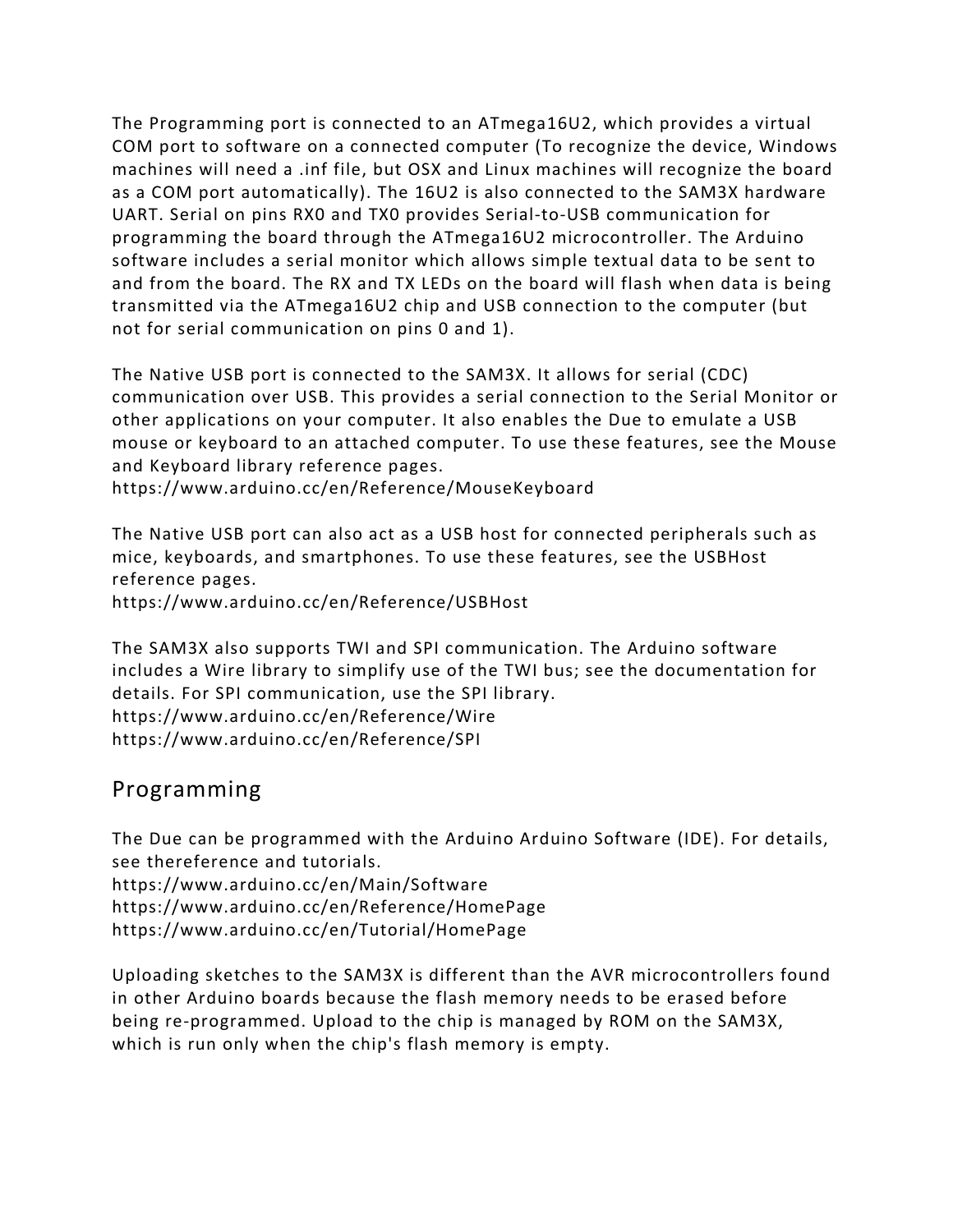

Either of the USB ports can be used for programming the board, though it is recommended to use the Programming port due to the way the erasing of the chip is handled :

- Programming port: To use this port, select "Arduino Due (ProgrammingPort)" as your board in the Arduino IDE. Connect the Due's programming port (the one closest to the DC power jack) to your computer. The programming port uses the 16U2 as a USB‐to‐serial chip connected to the first UART of the SAM3X (RX0 and TX0). The 16U2 has two pins connected to the Reset and Erase pins of the SAM3X. Opening and closing the Programming port connected at 1200bps triggers a "hard erase" procedure of the SAM3X chip, activating the Erase and Reset pins on the SAM3X before communicating with the UART. This is the recommended port for programming the Due. It is more reliable than the "soft erase" that occurs on the Native port, and it should work even if the main MCU has crashed.
- Native port: To use this port, select "Arduino Due (NativeUSBPort)" as your board in the Arduino IDE. The Native USB port is connected directly to the SAM3X. Connect the Due's Native USB port (the one closest to the reset button) to your computer. Opening and closing the Native port at 1200bps triggers a 'soft erase' procedure: the flash memory is erased and the board is restarted with the bootloader. If the MCU crashed for some reason it is likely that the soft erase procedure won't work as this procedure happens entirely in software on the SAM3X. Opening and closing the native port at a different baudrate will not reset the SAM3X.

Unlike other Arduino boards which use avrdude for uploading, the Due relies on bossac.The ATmega16U2 firmware source code is available in the Arduino repository. You can use the ISP header with an external programmer (overwriting the DFU bootloader). See this user‐contributed tutorial for more information. http://sourceforge.net/projects/b‐o‐s‐s‐a/

http://github.com/arduino/Arduino/tree/master/hardware/arduino/firmwares/ http://arduino.cc/forum/index.php/topic,111.0.html